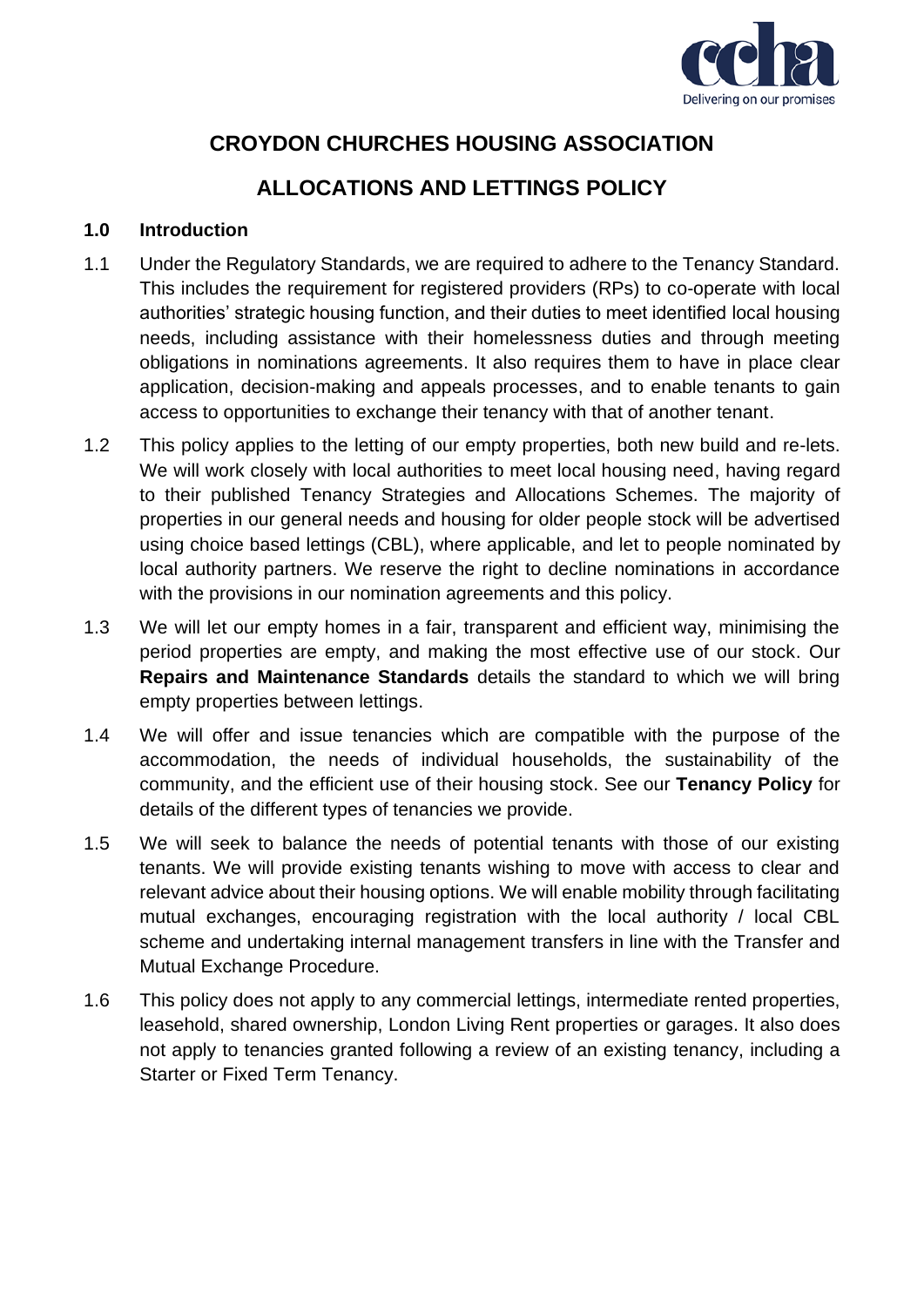## **2.0 Sourcing Tenants**

2.1 We do not manage our own waiting list, except in the case of some housing for older people, and the majority of homes are let by providing nomination rights to local authorities. Existing tenants wanting to move are encouraged to register with the local authority or the local CBL scheme, where they are eligible to do so, and/or to pursue a mutual exchange.

## 2.2 Local authority nominations

- 2.2.1 Our nomination agreement with the London borough of Croydon for general needs and housing for older people properties provides for 90% local authority nominations at first letting (new build), as well as for all subsequent re-lets.
- 2.2.2 Our nomination agreement with the London borough of Sutton for general needs and housing for older people properties provides for 50% local authority nominations on re-lets for bedsits, studios, and 1-bedroom properties, and 75% for 2-bedroom and larger properties. Nominations for new-build properties are agreed on a case-by-case basis.
- 2.2.3 Our nomination agreement with the London borough of Bromley for general needs properties provides for 50% local authority nominations on re-lets for bedsits, studios, and 1-bedroom properties, and 75% for 2-bedroom and larger properties. Nominations for new-build properties are agreed on a case-by-case basis.
- 2.2.4 For all the above arrangements non-true voids are excluded from the nomination quotas. Non-true voids include those created through:
	- Mutual exchanges and via other mobility schemes
	- Returning decants
	- Successions
- 2.2.5 Nomination rights on new build schemes may vary depending on the funding source and/or planning requirements.
- 2.2.6 For supported housing we have various schemes providing landlord management services which can be accessed via referrals/applications with the following local authorities:
	- People with Learning and Physical Disabilities (Croydon) referred via SHS.
	- Mental Health (Croydon) referred via SHS .
	- Sutton Single Homeless (Sutton) referred via Supported Housing Pathway
	- Learning Disabilities (Bromley) referred via the local authority.
- 2.2.7 The circumstances whereby we may decline a nomination are set out in the individual nomination agreements. As a general rule, we will decline a nomination where:
	- The proposed tenant has been evicted from, or has abandoned, a previous tenancy as a result of a tenancy breach;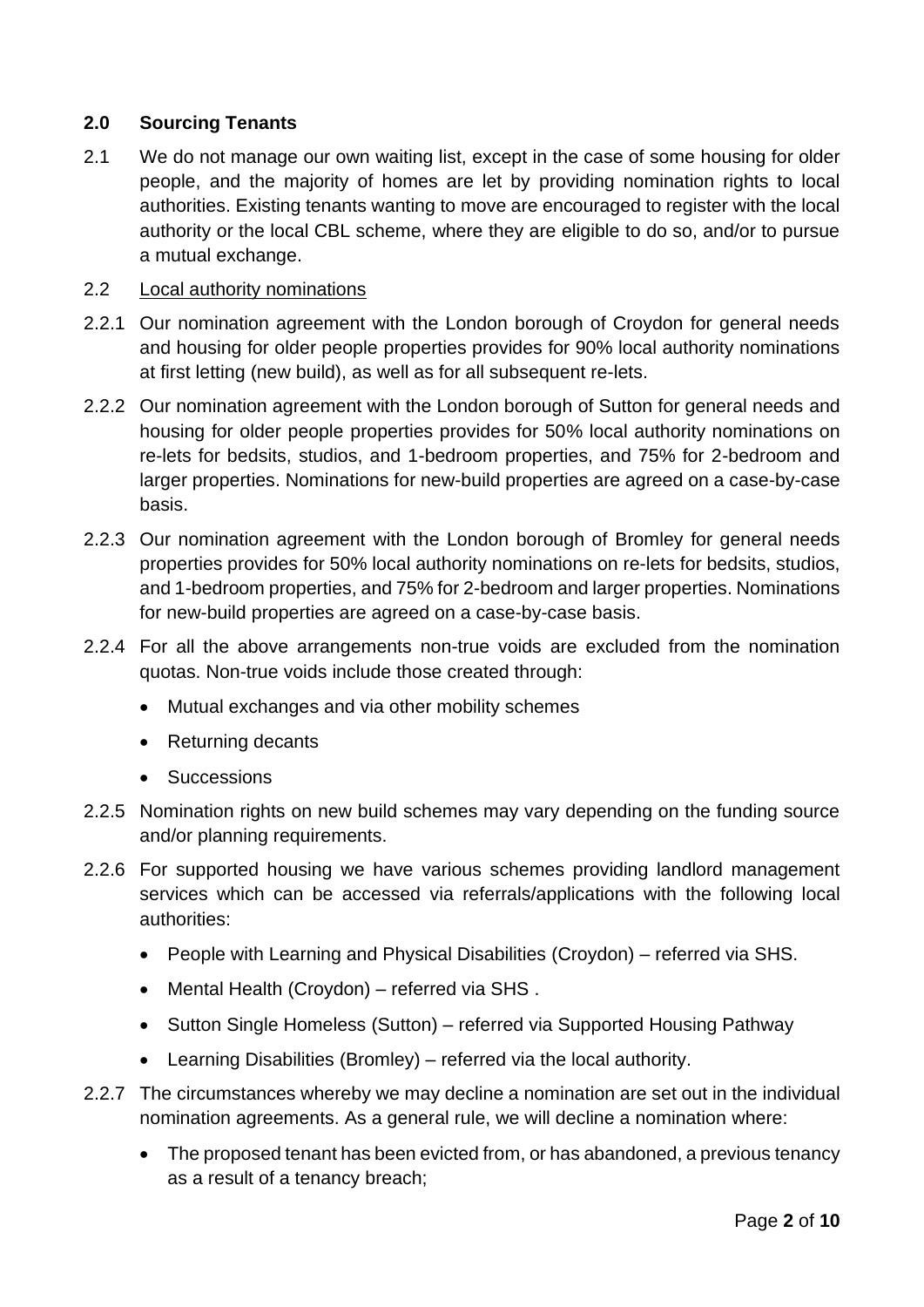- The proposed tenant has an existing debt with us, or another landlord, which is not being repaid at an acceptable rate;
- The proposed tenant has an otherwise unsatisfactory tenancy history, for example, anti-social behaviour, failure to provide access or poor property condition;
- The proposed tenant has not been able to demonstrate that they will be able to meet the rent and other charges;
- The proposed tenant will be unable to sustain the tenancy, for example, as a result of a care or support plan not being in place or available;
- A risk assessment identifies that housing the proposed tenant in the property poses a serious risk to the safety and well-being of themselves, staff and / or neighbours and that risk cannot be mitigated or managed;
- The proposed tenant is a potentially dangerous offender and, following a risk assessment through an appropriate agency (for example, Multi-Agency Public Protection Arrangements [MAPPA], Probation, Police, Social Services), we are not satisfied that an appropriate level of support and/or monitoring can be put in place to manage or mitigate the risk;
- The property is too small for the household and will be statutorily overcrowded;
- The identity, and/or the 'right to rent' status, of the proposed tenant, and all adult occupiers, are not verified at sign up;
- The proposed tenant has failed to provide the required information in support of their application and / or failed to provide the required up-front payment;
- The property is designated for specific use and the proposed household does not meet the criteria, e.g. the property is designated for people over the age of 55, or the property has been adapted and the proposed tenant does not require that level of adaptation. Or
- The applicants, or a member of their household, own or hold a tenancy for another property.

### 2.3 Direct lettings including Transfers

- 2.3.1 We will use up our nomination entitlement to undertake direct lettings on certain relets. These are lettings which, in our view, enable us to make the best use of our housing stock.
- 2.3.2 Circumstances in which we will use direct lettings will include the following:
	- Lets for housing for older people properties where we have nomination rights. This will be via our waiting list or via other charitable organisations where we have close working relationships. This will ensure properties are effectively utilised, reduces void times and is in line with our ethos to reduce homelessness.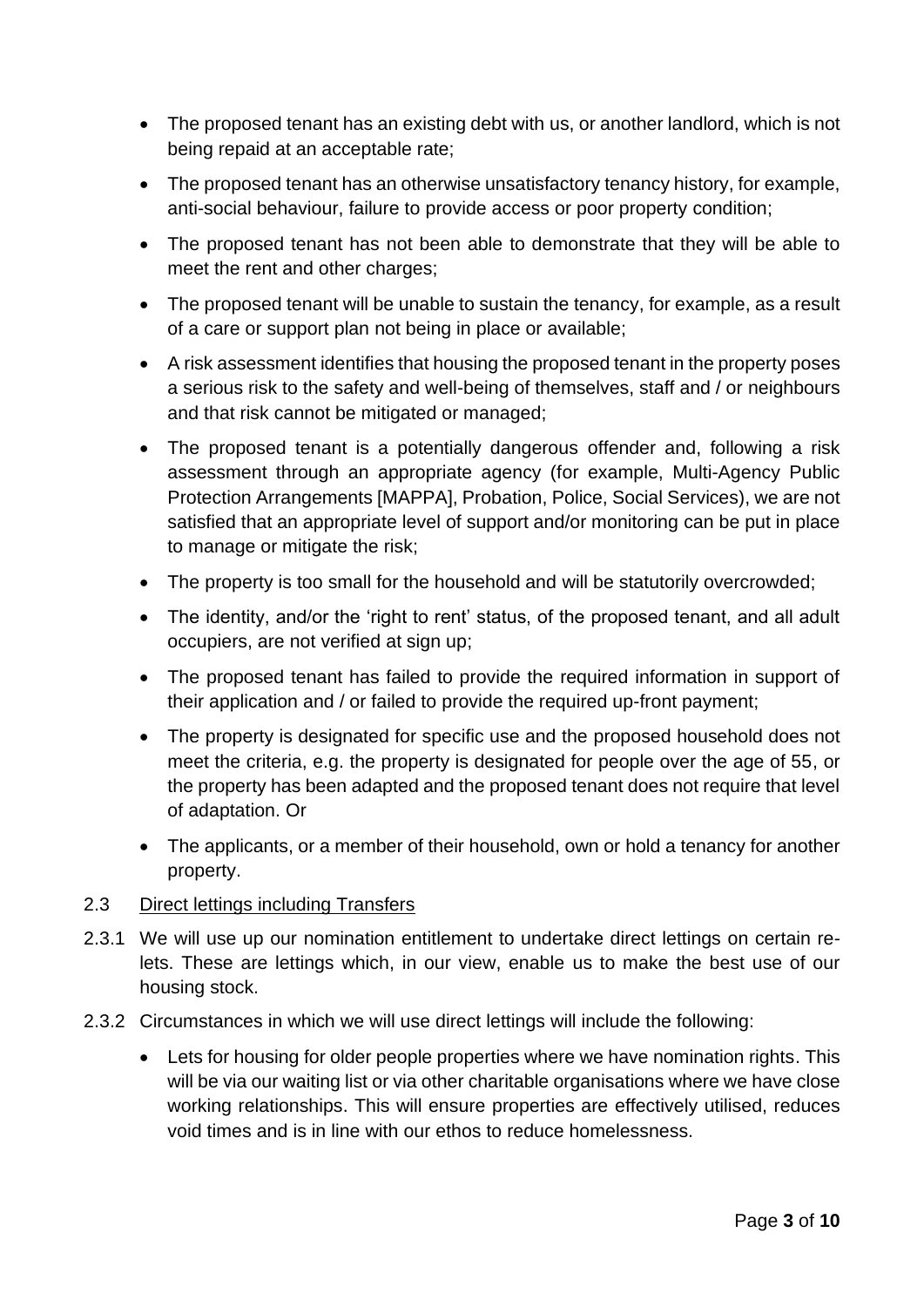- Lets to a qualifying successor / an assignee in lieu of death who we move to more suitable accommodation;
- Lets in accordance with our **Succession and Assignment Procedure** (e.g. allowing 'succession' to a non-qualifying person), or;
- Management moves.
- 2.3.3 Management moves are internal transfers undertaken in the following circumstances:
	- Lets in accordance with our **Transfer and Mutual Exchange Procedure** (this may include a move to a smaller / cheaper property to assist a tenant at risk of losing their home or a move to take up a permanent offer of employment as a means of assisting a tenant to maximise their income);
	- In a situation where a property is uninhabitable (e.g. due to fire, flood, major structural defect, other health and safety risk) the local authority have a duty to rehouse residents, in accordance with Part 7 of the Housing Act 1996. If we can assist with rehousing and have suitable stock available, then we will do so. Temporary or permanent decants may also occur to aid the management of our assets (e.g. redevelopment, disposal). [Note: where the household is homeless, and we are unable to identify suitable alternative accommodation, the local authority has a statutory duty to assist];
	- Moves which enable us to deal with a serious or protracted tenancy management matter;
	- Where an adaptation is urgently needed and it is a more effective solution for the household to move;
	- A move to release an adapted property (where there is demand for that type of adapted property and the current occupant(s) do not need it);
	- A tenant who needs to move into, or within, older people's housing (where a direct offer is considered to be the most appropriate way of meeting the household's needs);
	- Moves in accordance with local lettings policies agreed with the local authority;
	- A move which assists a tenant to move on from one of our supported schemes, or;
	- Where we consider a management move to be in the best interest of the tenant and/or ccha. .
- 2.3.4 In line with the guidance and criteria in our **Transfer and Mutual Exchange Procedure**, applicants will be offered a maximum of three properties within their area of choice, or an agreed alternative prior to viewing. If all offers are refused, they will be suspended from the Transfer List for a minimum of one year, or until they have a change in circumstances.
- 2.3.5 For all other management moves, eligibility restrictions will apply, and one reasonable offer will be made from across our area of operation. A reasonable offer will meet the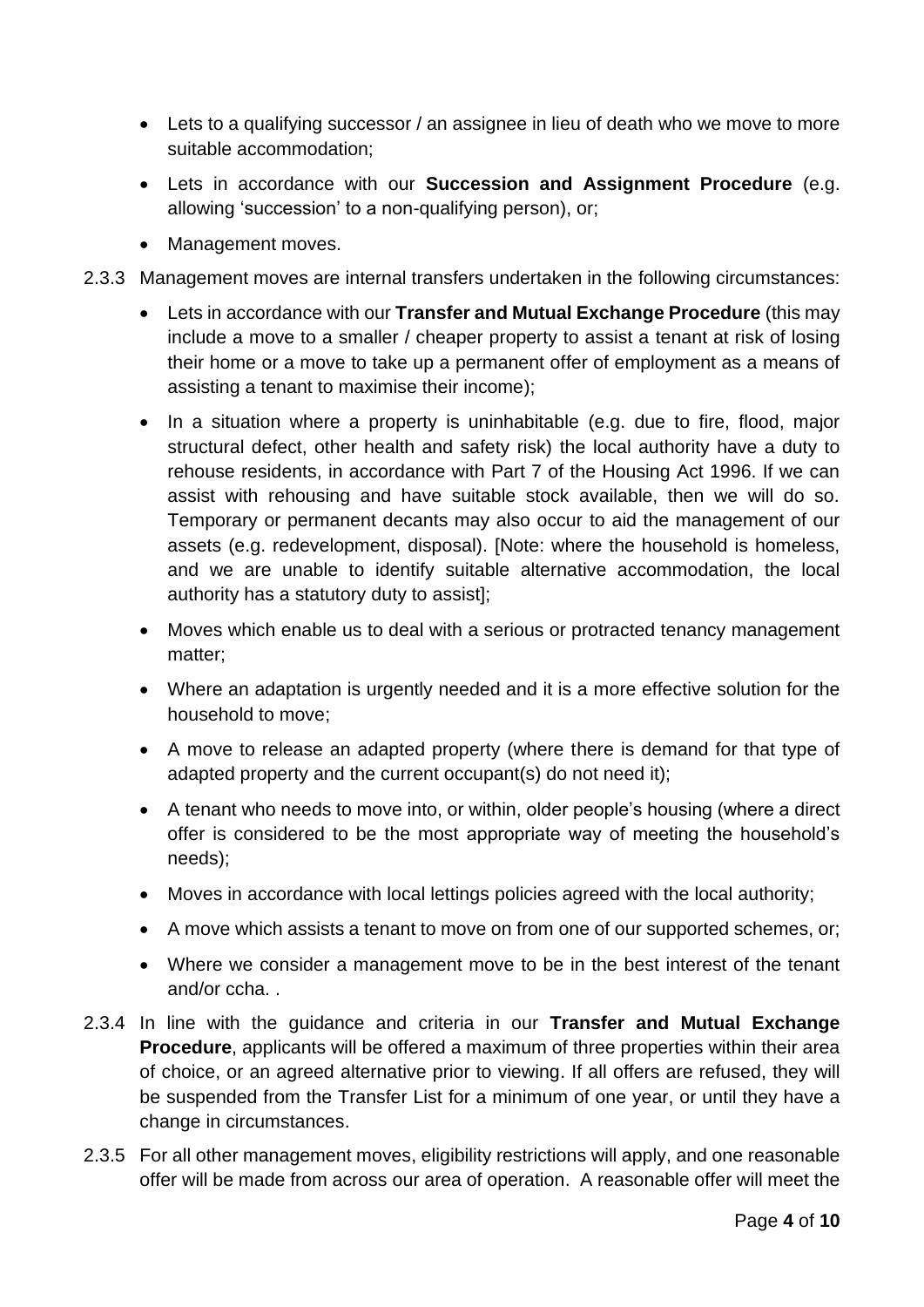applicant's needs in terms of tenure, size (and floor level where relevant). A reasonable offer will also meet the applicant's requirements in terms of location, where this is relevant to the reason for moving.

2.3.6 In an emergency situation, the most appropriate route to rehousing is likely to be via the local authority under their statutory duty.

## 2.4 Mutual Exchanges

2.4.1 Most of our tenancies (excluding licence agreements, assured shorthold and starter tenancies) offer the right to mutually exchange. This gives tenants an opportunity to swap their home with another social housing tenant for a more suitable property. We are a member of HomeSwapper, a national mutual exchange scheme which helps to facilitate these moves. Further information is detailed in our **Transfer and Mutual Exchange Procedure**.

## **3.0 Types of Tenancy**

- 3.1 The type of tenancy we issue will be influenced by a number of factors including:
	- The type / purpose of the property to be occupied;
	- The type of tenancy, if any, held immediately prior to the new tenancy being granted, and;
	- Restrictions arising from existing nomination agreements, planning consents, title deed or funding arrangements used to provide the accommodation.
- 3.2 Tenants new to general needs / older people's housing will generally be offered a starter tenancy – an assured shorthold tenancy. After 12 months, if the tenancy has been conducted satisfactorily, the tenant will be granted an assured tenancy or if the resident has limited leave to remain, a fixed-term tenancy.
- 3.3 For tenants referred to us with limited leave to remain, we will initially offer a starter tenancy. This is to ensure that we are able to confirm leave to remain is extended and the resident has the right to rent. An assured tenancy will be granted if the tenant is subsequently granted indefinite leave to remain. If they still have the right to rent after the starter tenancy period but do not have indefinite leave to remain then we will issue a fixed term tenancy to allow us to monitor their status and ensure we are complying with government legislation.
- 3.4 Where an existing tenant moves into, or transfers to, one of our properties, they will retain their existing tenure rights in line with government legislation. Where the length of occupation is likely to be short term (e.g. some supported schemes, temporary housing), a periodic or fixed-term assured shorthold tenancy or a licence agreement will generally be used.
- 3.5 We will issue joint tenancies to those nominated by the local authority as joint applicants. If the potential tenant is not received by way of a nomination, we will usually offer joint tenancies to married couples, civil partners and people in a relationship who live together as a couple. We may offer joint tenancies to others at the discretion of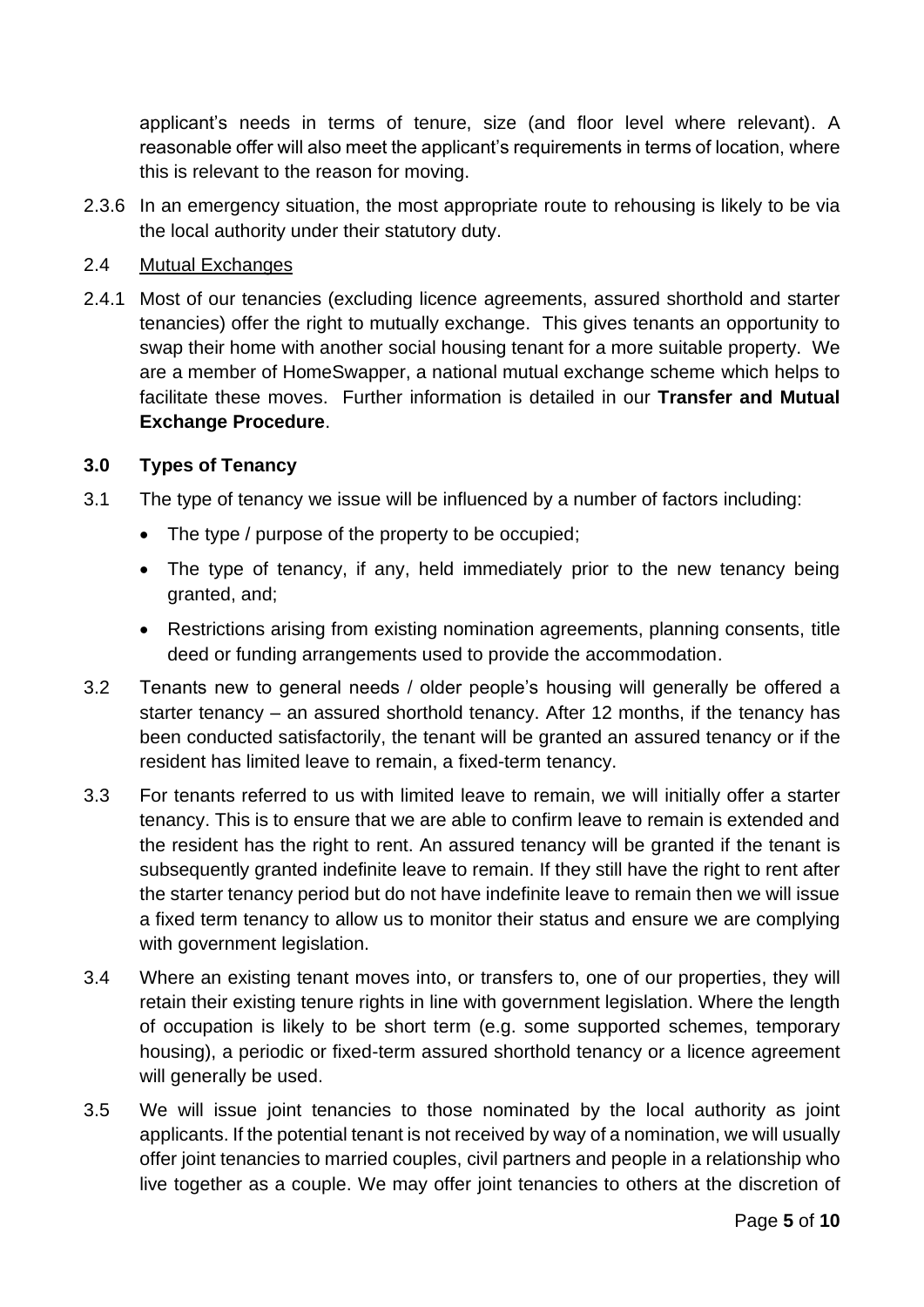the Operations Manager (Neighbourhood or Housing Services). Any offer of a joint discretionary tenancy will be subject to verification of identity and immigration status. Joint tenancies can be granted up to a maximum of four people. There are some specific schemes where sole occupancy is a condition of the tenancy.

- 3.6 For incoming tenants who are under 18, the tenancy will generally be held in trust (e.g. by the local authority, support agency or a family member) until they reach 18. A licence agreement or excluded licence will be used where the tenant is not being given exclusive use of the premises.
- 3.7 The full range of tenancy and occupancy agreements we grant is detailed in our **Tenancy Policy**.

### **4.0 Occupancy Levels**

- 4.1 Each local authority will set out their approach to the assessment of bedroom need in their Tenancy Strategy and / or Allocations Policy. They will make nominations on this basis.
- 4.2 Where we undertake a management move or other direct letting, we will adopt the bedroom need assessment criteria adopted by Government for the purposes of housing benefit assessment. The size criteria allows one bedroom for each person or couple living as part of the household. This must not exceed the maximum occupancy levels of the property (e.g. a 2 bed with max 4 occupants). There are also the following exceptions:
	- Children under 16 of the same gender are expected to share.
	- Children under 10 are expected to share regardless of gender
	- Households where a member of the household requires a non-resident overnight carer will be allowed an extra room;
	- Households where a member of the household is unable to share a room because of their disabilities will be allowed an extra room;
	- Foster carers will be allowed one additional room, so long as they have fostered a child or become an approved foster carer within the last 52 weeks, and;
	- Parents with adult children in the armed forces (or reservists) who normally live with them will be able to retain the bedroom for that adult child when they are deployed on operations.

Where these exceptions apply, we will require evidence to show that this is the case.

- 4.3 Single people living alone will be eligible for bedsit, studio or one bedroom accommodation.
- 4.4 In the case of an urgent management move, where the existing property is too small and the correct property size is not available, we may, in exceptional circumstances, make an offer of a 'like for like' property. A tenant moving to a 'like for like' property in these circumstances should be made aware that, where they are moving across a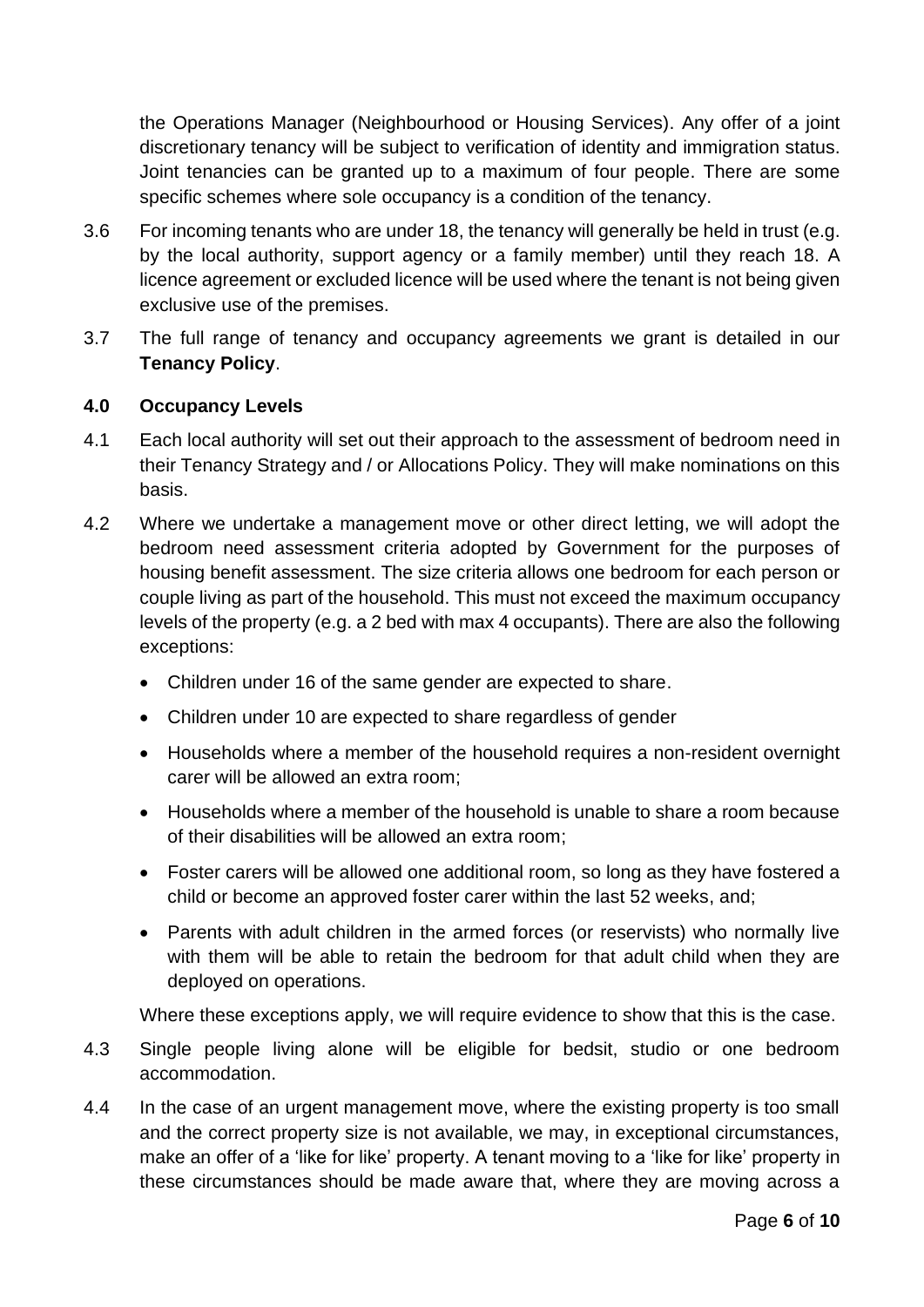local authority boundary, and have no local connection to the new area, there may be restrictions on their ability to register on the new local authority housing register.

- 4.5 We recognise there may be specific circumstances where additional space may be required over the size criteria outlined above. We will apply discretion in these circumstances, for example where some one bedroom properties with a particularly small bedroom may not be suitable for expectant couples.
- 4.6 We will normally look to maximise occupancy levels to make best use of stock. We may consider under occupying a property in certain circumstances, such as where there are sensitive lets or new developments; including through the use of local lettings plans.
- 4.7 There are two-bedroom properties within schemes designated for over 55's and older people which we may under occupy. An affordability check will be carried out beforehand to ensure that the resident can afford the property. We will also consider under occupying a property where it is in low demand, deemed as difficult to let, where concerns exist regarding density levels in a scheme and/or as part of a local lettings plan.
- 4.8 For any property that is under occupied, we will ensure the incoming tenant is aware of any restrictions on eligibility for housing benefit or equivalent. A current tenant who is under occupying and wishes to move will be provided with advice on the housing options available to them. These will include registration with the local authority / local CBL scheme and pursuing a mutual exchange.
- 4.9 We operate an incentive scheme designed to help free up properties and limit hardship for tenants who will be affected by any changes under Welfare Reform. This is aimed at assisting tenants where they:
	- have one or more bedrooms they do not need and want to downsize through a transfer;
	- have one or more bedrooms they do not need and want to downsize through a mutual exchange, or;
	- have a wheelchair-adapted property they no longer require (only available through ccha not the local authority).
- 4.10 Under this scheme tenants who are giving up these types of accommodation are eligible for variable cash incentives and are given a higher priority for re-housing on our transfer list. For more information see our **Transfer and Incentive Procedure**

### **5.0 Rents and Service Charges**

5.1 We will instil a culture of rent payment from the very start of the tenancy by requiring payment on time. A minimum payment of one week's rent will be collected either prior to or at the point of sign-up. This will apply to all general needs and older persons tenancies (not supported) and the offer of a tenancy will be withdrawn if the full amount is not paid. Only in exceptional circumstances, to be agreed by the relevant Operations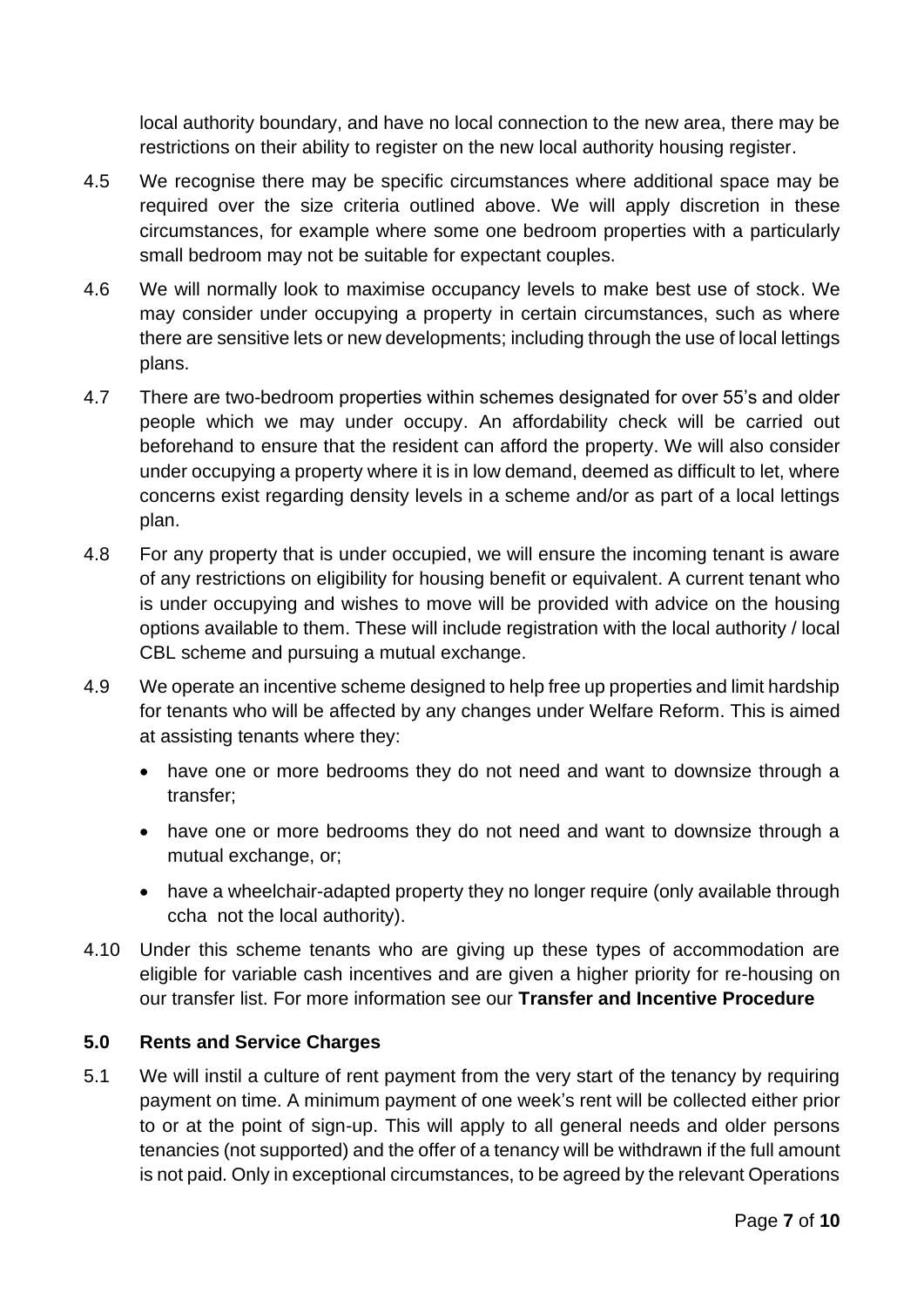Manager, may this payment be waived or reduced. See our **Income Recovery Policy** for more information.

5.2 Details of the total rent and service charge payable for the property will be provided in choice based letting advertisements and at the time an offer of accommodation is made. Rents will be set in accordance with our **Rent Setting Policy** and service charges will be set in accordance with our **Service Charge Policy**.

## **6.0 Equality and Diversity**

- 6.1 We will ensure that all reasonable steps are taken to let our properties fairly and in line with the equality and diversity policy and appropriate legislation.
- 6.2 We aim to let properties in a reasonable timeframe in order to minimise void losses. However, there will be some discretionary flexibility from the operations manager of the service, in cases where an applicant requires more time to sign up due to extenuating circumstances such as physical or mental health.
- 6.3 To ensure that all applicants have fair access to available properties, in some cases a property may need to have minor aids and adaptations carried out so that an applicant can occupy it. If the referring body and/ or resident feel that minor aids and adaptations are required, they must arrange for an assessment with an Occupational Therapist. We will assess whether the available property is suitable for minor adaptations and, if so, will work with the recommendations provided by the Occupational Therapist and carry out any necessary works for the prospective resident(s).
- 6.4 Properties that have more major adaptations (i.e. stairlifts, through floor lifts, fixed hoists, fully adapted bathrooms or kitchens), or are fully wheelchair accessible will be let to those needing these features wherever possible, if the features are still useable and cannot reasonably be removed without significant cost or damage to the property.

### **7.0 Monitoring**

- 7.1 We participate in the national CORE (COntinuous REcording of Lettings and Sales in Social Housing) system of recording lettings which is a national information source that records information on the characteristics of social housing tenants and the homes they rent.
- 7.2 Performance information is reviewed by the Leadership Team on a monthly basis and by the Board on a quarterly basis and a review of lettings within each borough is provided to our local authority partners on request.

### **8.0 Appeals Process**

8.1 We are committed to operating in a way that is transparent and fair. We will review any allocation / letting decision that an applicant or tenant believes is unreasonable or unfair. The Operations Manager should be made aware as soon as an applicant raises any concerns about an allocation/ letting decision or staff feel there is scope for a decision to be disputed. This will then be considered by the Operations Manager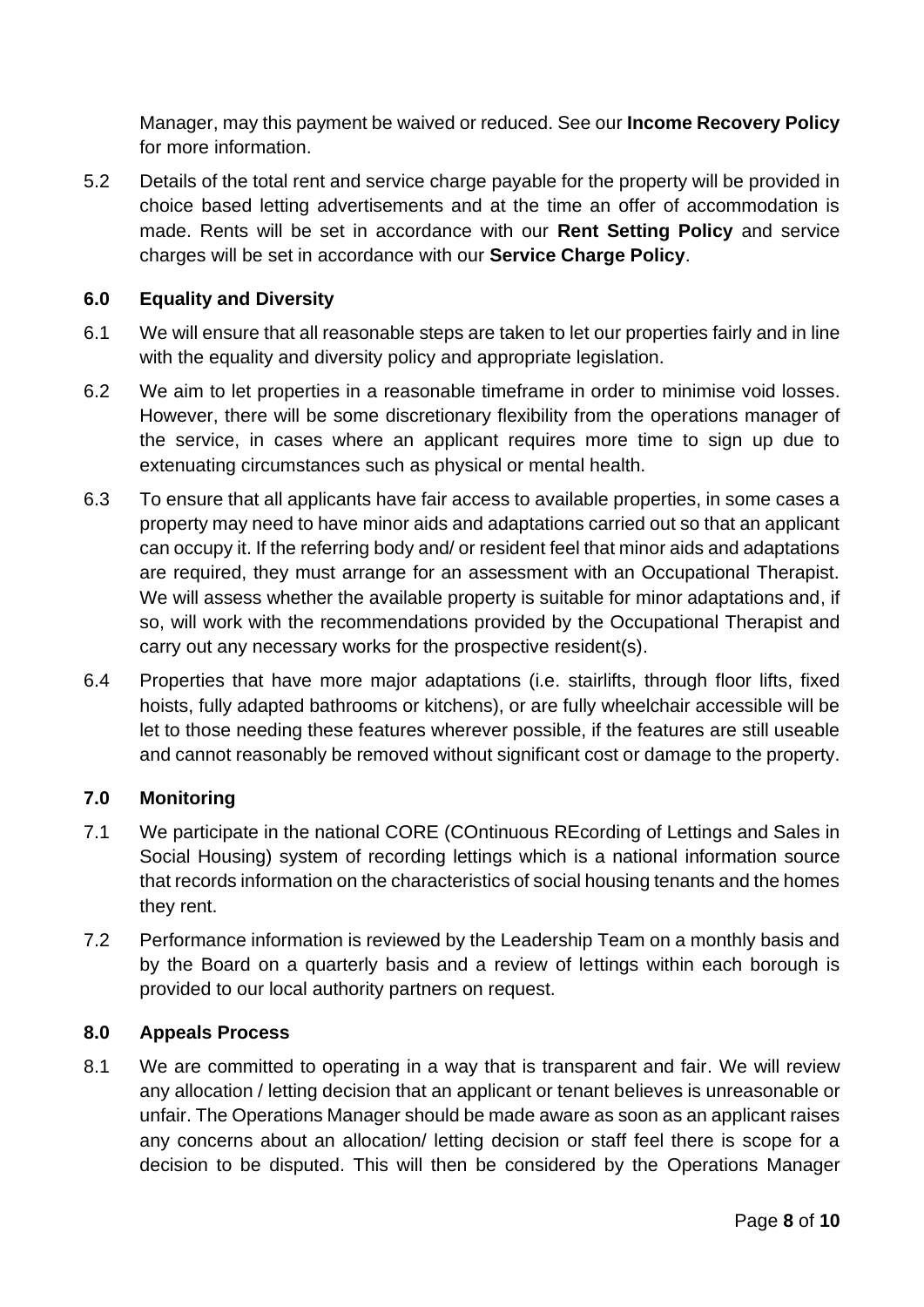before a final decision is made. If the applicant is still unhappy with the decision, a formal appeal may be made. Any such appeal should be put in writing to a Director and will be heard within 10 working days.

8.2 It is our policy not to hold any property vacant pending the outcome of an appeal, (unless the local authority is willing to cover the rent and other charges during the period the property is vacant), but an upheld outcome of any appeal may allow the resident to be referred to another property.